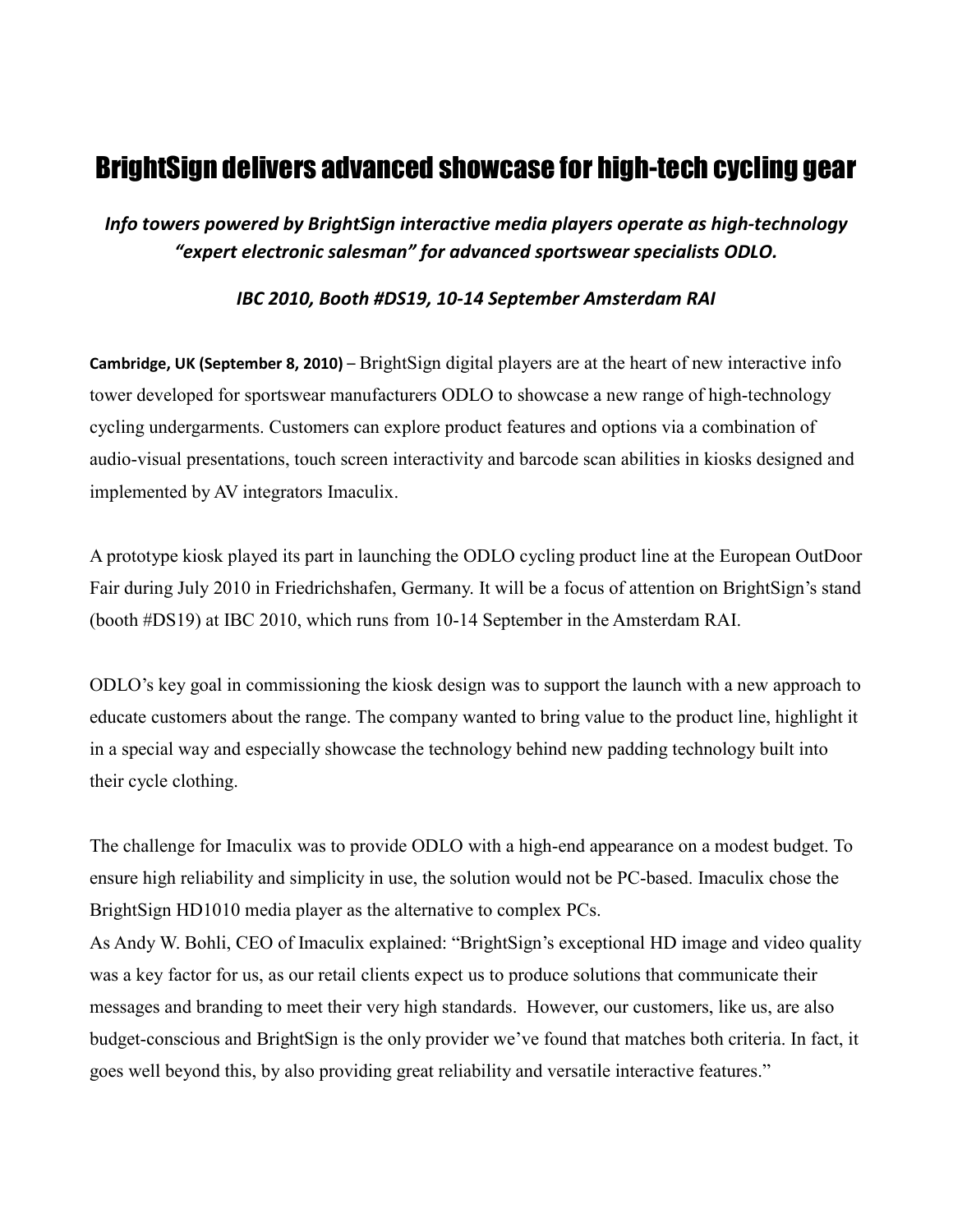Kiosk hardware and visual design were provided by ODLOs marketing communications consultants, RUN, whilst AV integration, touch screen interactivity and barcode scan abilities designed and implemented by Imaculix.

As well as providing a visual display, the kiosk also features built-in shelves, allowing padding options to be showcased. The presentation supports 24 cycling underwear products; each with between five and nine hot spots of detailed information and all available in three languages: German, French and English.

## **Barcode scanner interactivity**

Specially designed 'price' tags affixed to every product, invite customers to scan the barcode to learn more about the piece of clothing. When scanned at a kiosk, the display shows the key facts and benefits of that particular item and invites customers to interact further by touching 'hot spots' on the image, which then displays further information about each piece of technology and the features ODLO has built into it.

A 23-inch touch display is integrated into the kiosk design. Through this, customers can browse the entire line of cycling wear using quick filters based on gender and categories. In addition, a Padding Finder application walks users through a series of questions in order to recommend the best padding and products for the individual usage.

The kiosk display can be powered on and off via an RS232 connection; and also through a remote control operated by store managers. Power control is implemented through built-in BrightAuthor software, which ensures that the display is the only item turned on/off. Meanwhile, the BrightSign unit remains powered-up, allowing it to receive remote content updates and enabling supported where necessary via BrightSign Networking.

#### **BrightAuthor**

Imaculix used BrightAuthor presentation authoring software to create the complex kiosk operation. The presentation has close to 3600 assets; all connected to each other via touch and barcode trigger events. Despite this complexity, BrightAuthor enabled the application and presentation content to be delivered within a fast three weeks, with high-quality image and video content all produced in vibrant 1080p resolution.